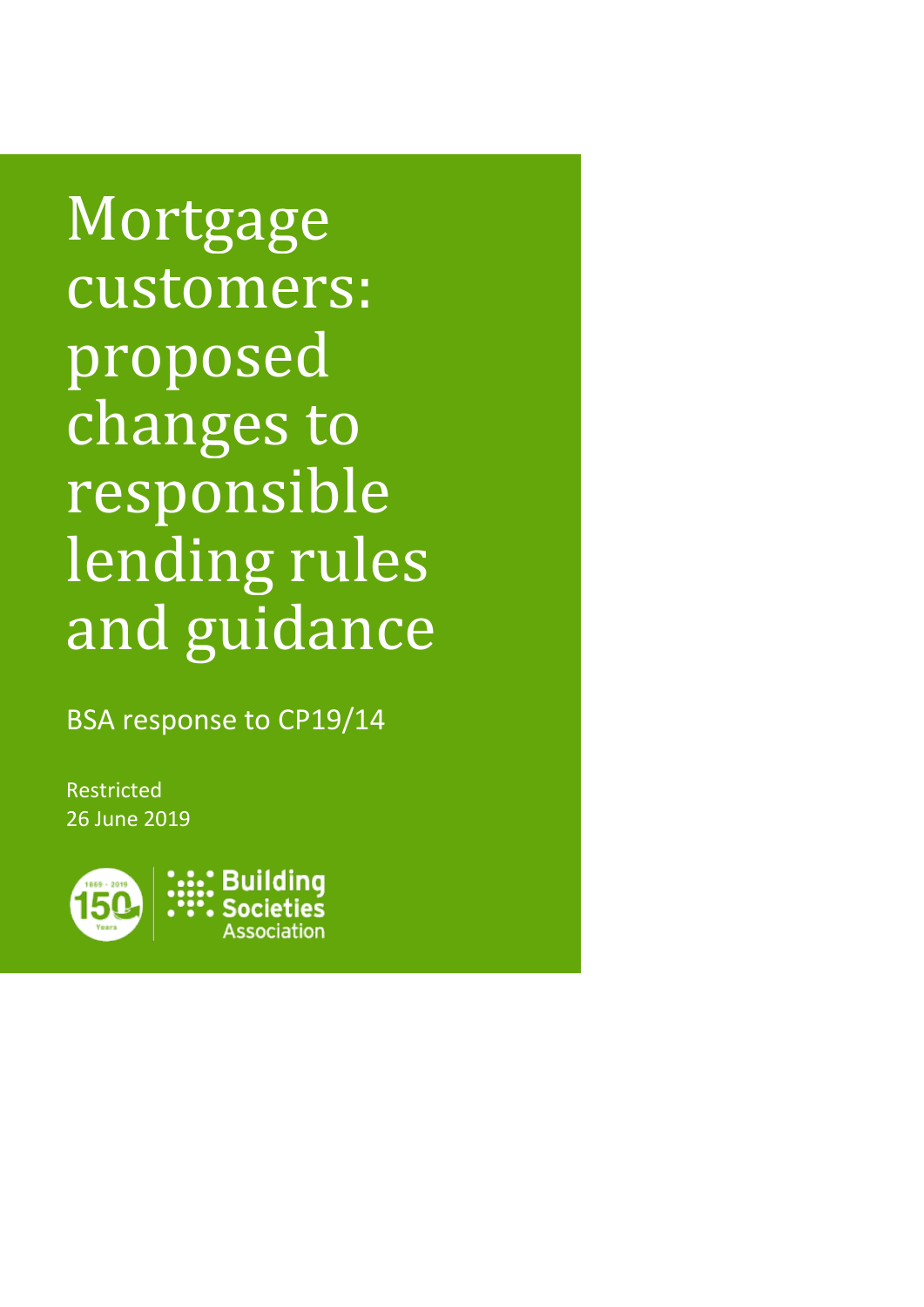## Introduction

- 1. The Building Societies Association (BSA) represents all 43 UK building societies, as well as 5 credit unions. Building societies have total assets of £415 billion and, together with their subsidiaries, hold residential mortgages almost £330 billion, 23% of the total outstanding in the UK. They hold over £280 billion of retail deposits, accounting for 19% of all such deposits in the UK. Building societies account for 37% of all cash ISA balances. They employ approximately 43,000 full and part-time staff and operate through approximately 1,470 branches.
- 2. We welcome the opportunity to respond to this paper and thank the FCA for its collaborative approach throughout the Mortgage Market Study process, we hope this continues post the consultation period and throughout implementation phase.

### General Comments

- 3. Regulation introduced by the Mortgage Market Review (MMR) and the subsequent implementation of the Mortgage Credit Directive (MCD) has clearly impacted borrowers as identified by the FCA in the Mortgage Market Study. Some existing borrowers, routinely meeting their mortgage payments, find it difficult under the rules, to remortgage to a new lender.
- 4. We previously stated in our response to the FSA Mortgage Market Review Responsible Lending Consultation CP 10/16 2009:

*"The FSA needs to be aware that the outcome for these mortgage prisoners will not be to exit homeownership, but instead they may need to maintain their mortgage on a more expensive rate. Particularly this is the case in a market of higher and/or rising interest rates. The borrower is therefore unable to control their finances in a desirable manner, which could lead to an affordability issue for these borrowers through no fault of their own"*

- 5. We are pleased that the FCA is attempting to address the regulatory barriers for mortgage prisoners. We will continue to work closely with the FCA to improve the mortgage market for all.
- 6. The Interim Report identified approximately 10,000 customers who were with active regulated firms but unable to switch mortgage products. Industry responded positively with a voluntary agreement which went further than the FCA's own filtering process in identification of these customers, offering the ability to switch products to an even greater number of customers.
- 7. This consultation paper looks at tackling the MCD and allowing consumers who have demonstrated a good payment record over 12 months the opportunity to remortgage to a better rate by using a "modified affordability" approach.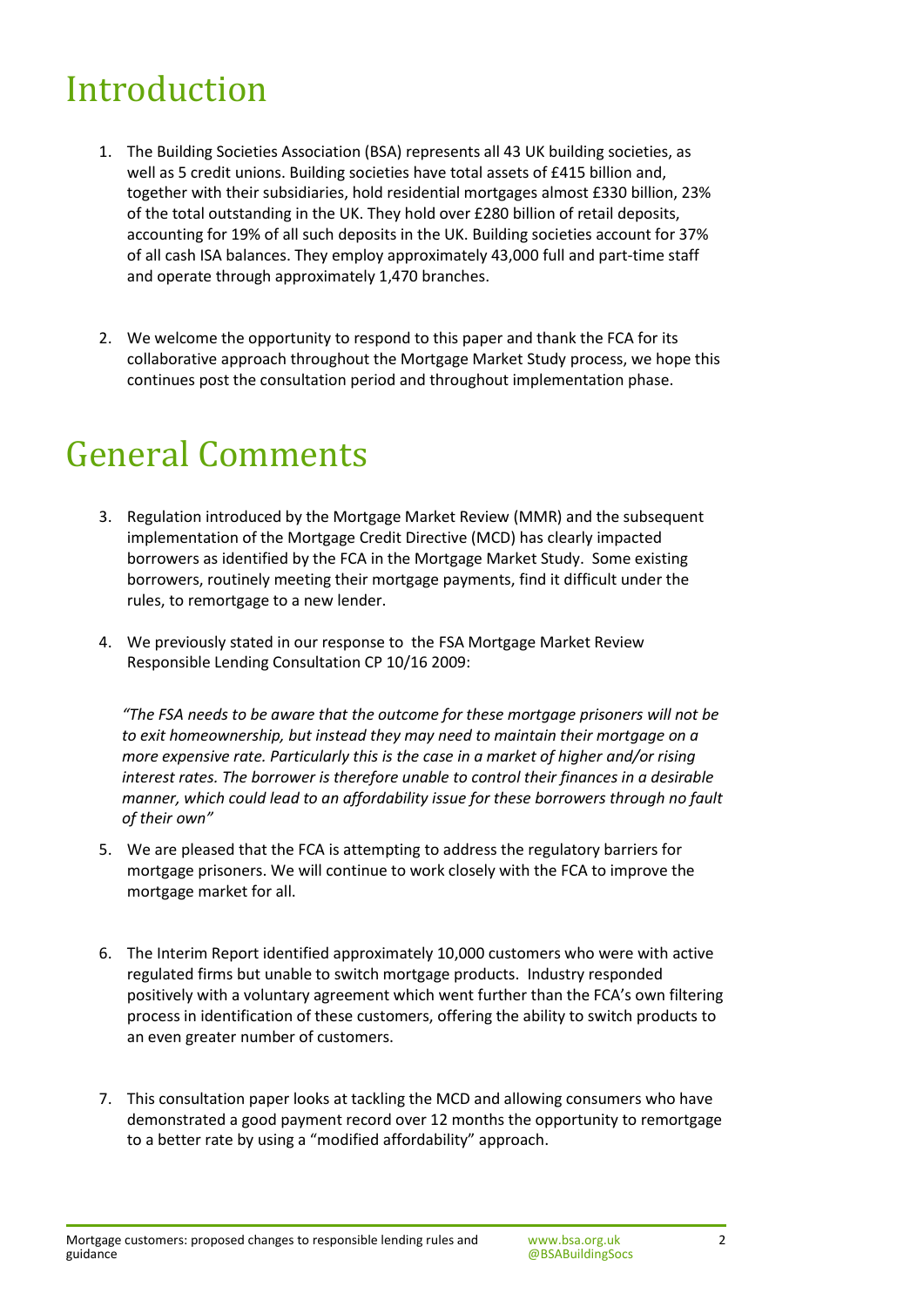8. Whilst we welcome this positive step from the regulator, it is important to remember that these changes are only likely to help a fraction of "mortgage prisoners".

Annex 3 of the consultation identifies 500,000 consumers with inactive lenders and unregulated entities who are:

- On a reversion rate
- Up to date with payments
- Have a residential mortgage that is not a lifetime mortgage

The FCA suggests that these customers should receive a letter directing them to a solution, possibly via intermediaries sourcing a suitable lender. The FCA cost benefit analysis suggests that only, 2000 – 14,000 consumers would be able to switch to a better deal as a result of these proposals.

- 9. It is often perceived that customers within closed mortgage books are paying a very high rate of interest in comparison to the lower rates available in the wider market. We must consider that not all customers would be eligible for the lowest rates available in the market. Lenders price for risk therefore mortgages at a higher loan to value (LTV) or customers with a poor credit history would not be eligible for the best headline rates widely quoted. It is possible that some commentators are overestimating the savings customers would make by switching to an active lender.
- 10. **In order to fully understand the circumstances of these customers, we suggest that FCA requests more granular data from third party administrators. The provision of this data, profiling the mortgages held in these closed mortgage books, will help lenders determine whether they wish to adopt the modified affordability approach and also enable better targeting of communication with customers. Even with this additional information some societies may decide that adopting this modified approach is beyond their credit risk appetite. Adoption of these rules is, as the FCA has stated, a commercial decision for the mortgage lender.**
- 11. Building Societies have a responsibility to their members' this includes responsible lending which protects the organisation and its members. The Prudential Regulation Authority has warned lenders about moving up the risk curve. Sam Woods (CEO of the PRA) spoke at the BSA annual conference on 24 May 2019, he stated:

"*As we mark today the 150th birthday of the BSA, an obvious place to start is the UK housing market. For deposit-takers including banks and building societies, this is the biggest single loan exposure, and it is also the biggest liability of UK households. And in insurance, firms are taking on more exposures to housing in response to the developing financial needs of consumers. So this will always be an important asset class for the PRA. But there are a number of areas to which we are paying particularly close attention currently. First, as all borrowers and lenders are well aware, we have seen something of a price war in the mortgage market over the last couple of years. This may be good news if you are, for instance, a young supervisor in the PRA looking to buy your first property. But it is less good news if you are a lender concentrated in mortgages, given the impact on net interest margins. The response of such lenders has been entirely unsurprising: a material move up the risk curve. You can see this absolutely clearly in several ways: a dramatic fall in spreads demanded over the riskfree-rate; a marked shift in the high-LTV share of new lending by building societies; and a significant increase in firms' appetite for higher LTV and higher LTI lending. Now, it may be that these shifts are well within firms' management capabilities, and they should be well captured by our capital framework. But we should be watching them like a hawk."*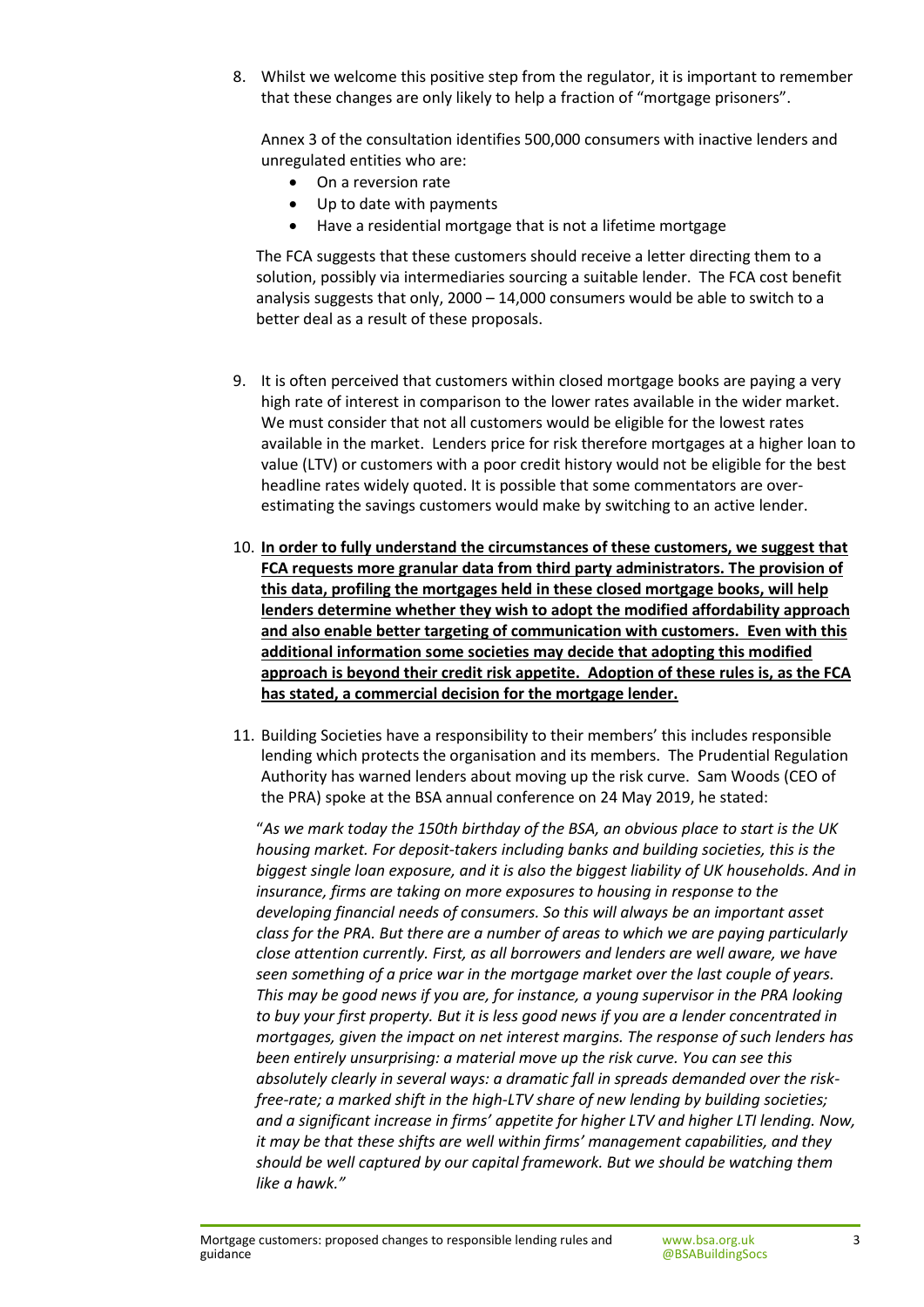Our members each have a clear lending strategy which fits within the risk appetite of the organisation, in order for them to continue to operate safely and for the benefit of members any decision to lend to customers should remain a commercial decision of the society.

- 12. Many of the identified "mortgage prisoners" fall outside of the risk appetite of our members such as:
	- Interest only mortgages without a repayment strategy
	- Very high loan to values/negative equity
	- Individuals who have maintained mortgage payments for 12 months but not maintained payments on other debt.
- 13. This is not a shift in position as these types of scenarios were often outside of risk appetite prior to the introduction of MMR and MCD which led to the tightening of affordability rules.
- 14. Some building societies are required to have Mortgage Indemnity Guarantee insurance (MIG) to lend above 80% LTV. The BSA has engaged with MIG providers as have some of our members. There could be some reluctance to insure against this type of approach which could have a number of consequences:-
	- Some members use 80% as a maximum LTV.
	- Insurers increase premiums which would mean members would need to price accordingly.
	- Some Building Societies decide against using this approach which could limit customer options.
- 15. It is important that the regulator provides a clear rationale as to why using the "modified affordability approach" within defined parameters is responsible lending. Without this regulatory assurance some lenders may be deterred from adopting this approach because of the potential threat of challenge from Claims Management Companies (CMCs). The FCA and government have re-interpreted MCD to enable this intervention, it would be helpful if the FCA share the legal justification for this change of direction as firms may be cautious of legal challenge down the road.
- 16. Building Societies are also regulated by PRA rules and guidance, as such they would have to carefully assess the impact of this new lending on their portfolio. Clearly the FCA has engaged with key stakeholders however, to date the Financial Policy Committee and the PRA have been guarded on their views. We would welcome clarification in the Policy Statement that both the FPC and the PRA are content with lenders adopting the proposed changes.
- 17. The regulator must not underestimate the time/resource required to effect a change of this scale. Lenders may need to create new products, redesign sales/advice processes, amend policy, update systems and carry out a large training exercise. Realistically lenders cannot start planning a process change until rules are finalised, in view of this mortgage products and processes may not be in place immediately and may follow a few months, in some cases up to six months after the changes go live. Clearly any letter writing exercise to "mortgage prisoners" should only be initiated once sufficient products are available in the market.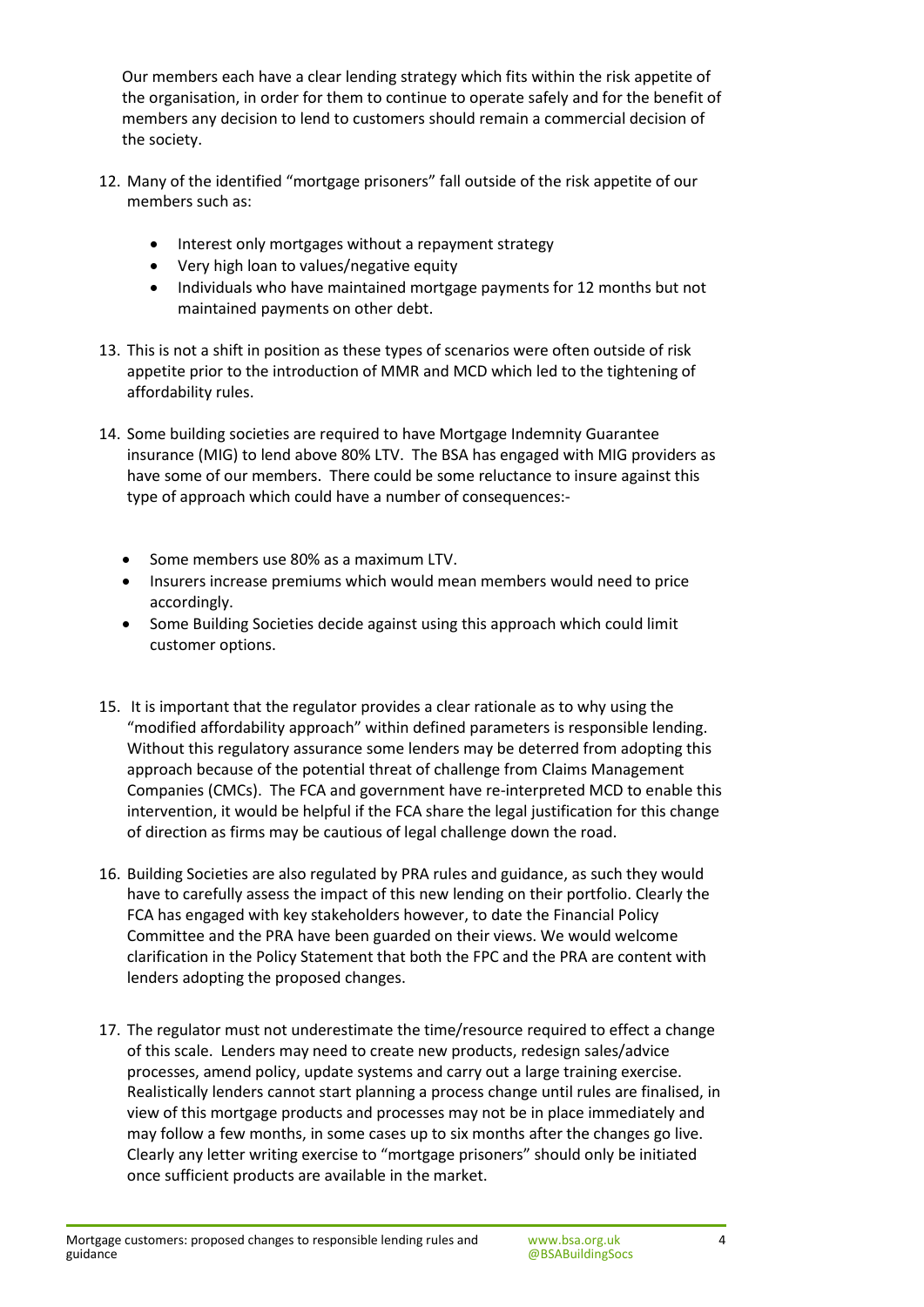### **Protecting borrowers when mortgages are sold on**

18. HM Treasury (HMT) launched a consultation in 2009 focusing on [mortgage regulation.](https://assets.publishing.service.gov.uk/government/uploads/system/uploads/attachment_data/file/81508/consult_mortgage_regulation.pdf)  Chapter 4 of this consultation looked at the sale of mortgage books. In this consultation HMT discussed the lack of consumer protections in some instances when mortgage books are sold;

*"Firms will not be subject to FSA regulation simply because they buy a lender's mortgage book. They will be subject to regulation if they carry out an activity described in the legislation. Some of mortgage lenders' customer-facing activities fall within the definition of "administering a regulated mortgage contract", which is a regulated activity. Many of the firms currently active in this market outsource customer handling to third-party firms, meaning that they do not engage in this regulated activity. In order to administer a regulated mortgage contract this third party must be authorised, but the owner of the regulated mortgage contract will not be subject to FSA regulation.* 

*Firms not engaging in a regulated activity are not bound by the requirements of FSA regulation including, importantly, the requirement to treat customers fairly. Nonregulated owners of regulated mortgage contracts may seek to maximise margins by raising interest rates and charges, potentially to levels that are unaffordable to borrowers. In some cases, the lack of regulation and the possibility of acting in this way to extract profit may be a contributing factor to firms' desire to purchase these mortgages.* 

*Such activity clearly has the potential to cause severe harm to borrowers. These borrowers are not agents in the market where mortgages are sold on, and the costs imposed on them can be seen as a negative externality of this market. The onward sale of regulated mortgage contracts may also be seen as unfair, as it leads to a reduction in protections for some consumers, both in absolute terms and relative to other borrowers who have purchased similar financial services."*

- 19. Following this consultation in 2010 an impact assessment was conducted as part of proposed [secondary legislation.](http://www.legislation.gov.uk/ukia/2010/322/pdfs/ukia_20100322_en.pdf) Four options were considered by government:
- Option 1: to maintain the existing framework;
- Option 2: to create a new regulated activity of 'purchasing' a regulated mortgage contract;
- Option 3: to create a new regulated activity of 'managing' a regulated mortgage contract; and
- Option 4: to expand the definition of the regulated activity of 'administering' a regulated mortgage contract.
- 20. Government did not feel there was sufficient evidence of customer detriment at the time and took the decision not to take forward the legislation but would instead keep the position of contracts sold to unregulated firms under review and return to legislation if there was evidence consumer detriment is taking place. We understand from Economic Secretary to the Treasury, John Glen's letter to the Treasury Select Committee in January of this year that government do not propose pursuing any broader public policy response at this time.
- 21. Competition is fierce in the mortgage market, there has been several high profile withdrawals from the market in recent times. It is possible these mortgage books will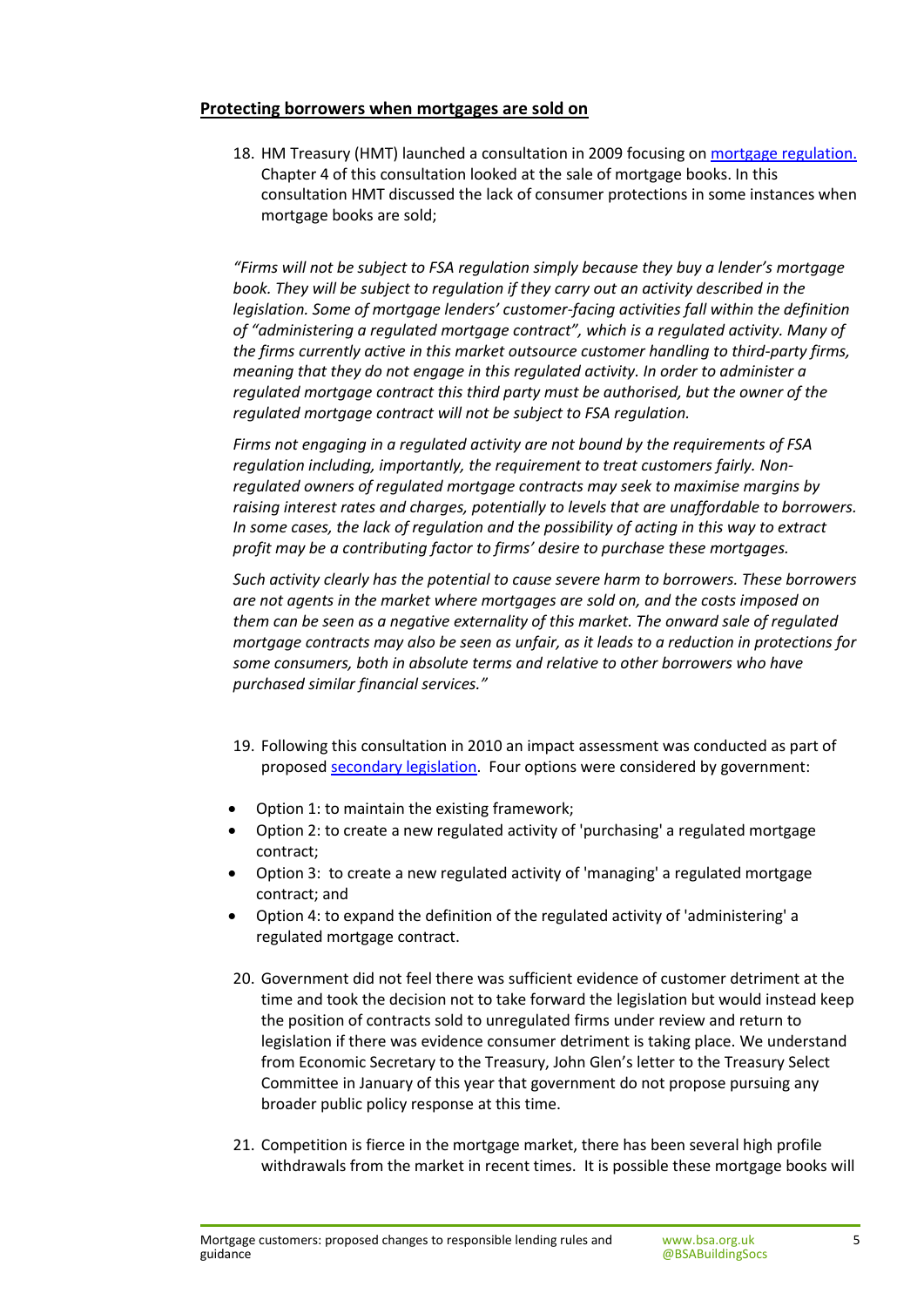be purchased by a closed book or non-regulated entities which could create more "mortgage prisoners".

- 22. Any organisation can buy a mortgage book without regulatory permissions as long as it is administered by a regulated entity. A third party administrator has to follow the FCA's rules in a number of areas, in particular, when a customer is in arrears. However, the book owner retains responsibility for setting policies and pricing.
- 23. This potentially leads to customers becoming disadvantaged because the book owner is not subject to the full FCA regulatory remit such as the overall Principles for Business including a broad requirement to treat customers fairly (Principle 6) or the SYSC rules (systems and controls).
- 24. The book owner is not caught by MCOB 11.8 that requires that "mortgage lender[s]… should not (for example, by offering less favourable interest rates or other terms) take advantage of the customer's situation or treat the customer any less favourably than it would treat other customers with similar characteristics.)
- 25. **The FCA has just published its Perimeter report for 2018/19. Within this report it is clear that the FCA are unable to offer the same level of protection to borrowers with unregulated book owners as for consumers that have mortgages with regulated firms. The BSA strongly believes that the best solution would be to extend the regulatory perimeter and require a regulated legal title holder in every book sale. This happens in some cases already and would mean that the legal title holder would be caught by the FCA's regulation. The unregulated book owner could retain beneficial ownership. Government previously felt there was insufficient evidence of customer detriment, it is clear the FCA feel this is no longer the case and should join us in persuading government to revisit this urgently, including how it can ensure that all mortgage borrowers have the full protection of FCA rules.**

## **Questions**

#### **Q1: Do you agree that our proposals should only apply to firms dealing with consumers that meet the conditions of "eligible consumers"?**

Yes, however the definition of eligible customers is very broad and many of these consumers will fall outside lenders' risk appetites such as those with very high LTV or negative equity, those with poor payment history elsewhere or interest only customers without repayment strategies.

There may also be limited consumer value in remortgaging with low balances or short remaining mortgage terms. It is also likely that participating lenders will take a commercial decision on a minimum term and balance due to the expense of onboarding new customers.

### **Q2: Do you agree that "up-to-date with payments" should be decided by not being in payment shortfall, both at the time of application and over the previous 12 months?**

We agree in principle, however this is a fairly blunt credit risk metric, it is possible for applicants to remain up to date with their mortgage but have other credit issues elsewhere which may come to the surface in time.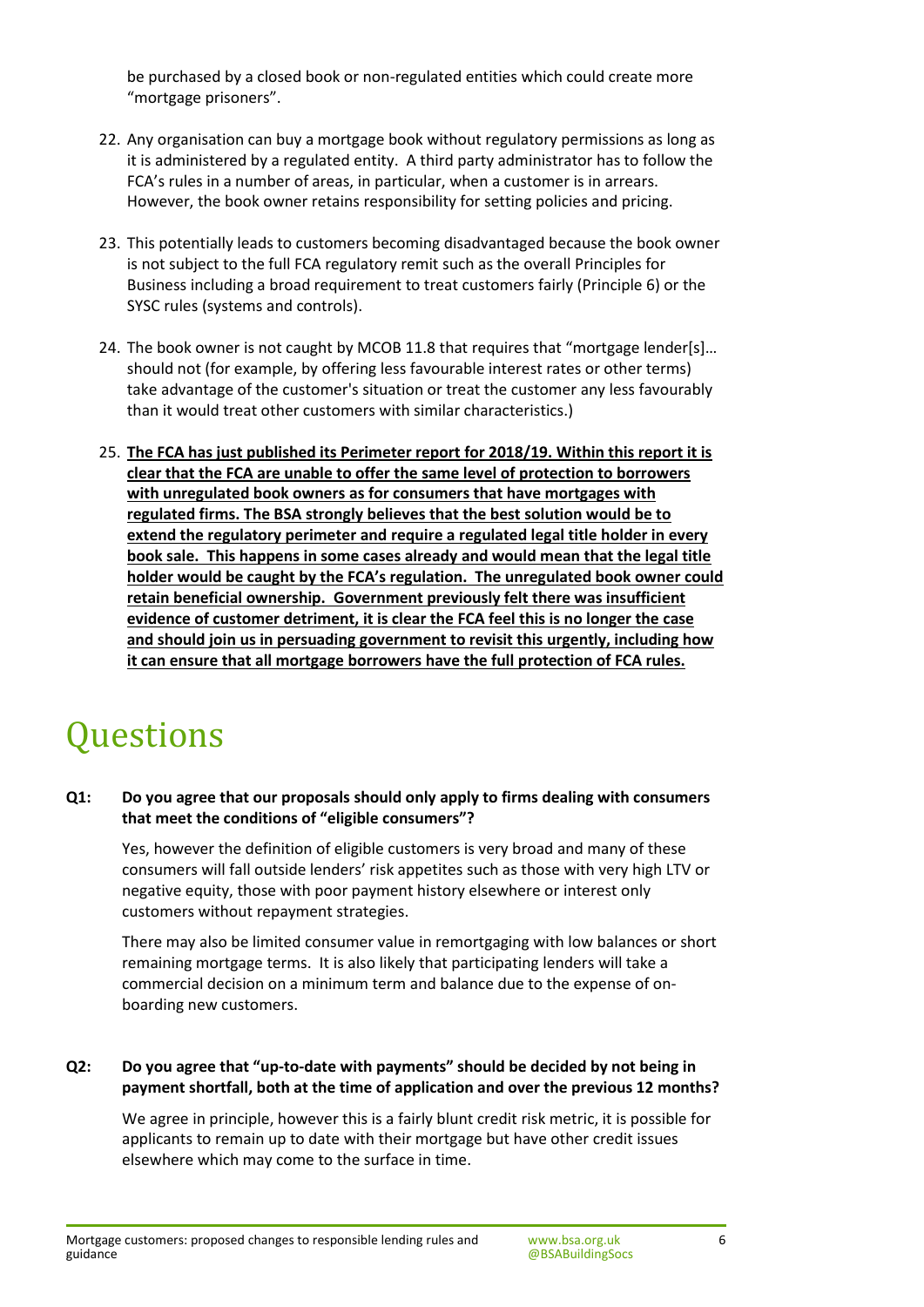This approach also falls down where a customer is within an initial product period with a low rate, essentially they have no evidence of affordability over a sustained period at the higher reversion rate. We therefore suspect lenders could take a 2 tier approach, with added due diligence on customers who have not demonstrated affordability at a higher reversion rate.

This could take the form of a stress rate or additional income/expenditure verification, these types of steps add a layer of complexity for consumers and intermediaries, and we therefore feel a better approach would be to limit the "modified affordability" to customers who have been on a reversion rate for 12 months or longer at this time.

The majority of customers who have yet to move onto a reversion rate are with active lenders, therefore it is highly likely they can switch products internally without any affordability requirements. The paper makes some vague statements about saving time in the remortgage process, but does not present any evidence of customer detriment. At this moment in time we do not feel the FCA has made a strong enough case for extending this intervention to all like-for-like remortgages where the customers' are unable to demonstrate up to date payments at a higher rate.

**We would suggest a staged approach, modified affordability should be offered to customers who have been on a reversion rate for 12 months or longer. Sufficient time should be permitted for the FCA to measure success of the intervention via Product Sales Data (PSD). Once this exercise has been completed the FCA could extend the approach if required.** 

Lenders are required to request certain documents for KYC/AML purposes such as:

- Proof of Identification
- Proof of address
- Proof of deposit

Additional information such as payslips and bank statements are often collected as an anti-fraud measure, firms will continue to request documents for KYC/AML purposes. Participating firms may also wish to continue these anti-fraud measures for all customers.

That said, it is important that where lenders follow the spirit of the FCA proposals they are not penalised further down the road. We would welcome confirmation that where information has been gathered for reasons outside of affordability the FCA does not require this information to be used for creditworthiness assessments.

Our expectation is that lenders may not use up to date payments as their only credit risk metric and would expect other measures to be utilised such as credit searches and some form of income/expenditure verification. We are concerned around the wording of MCOB 11.9.4 as set out in Annex A, which states:

"*The firm may not elect that only some of those modifications apply in relation to the proposed regulated mortgage contract, but not others."*

We interpret this as lenders should apply all the new proposed tests for affordability and this would not hinder a firms' ability to retain some additional underwriting measures. We would be grateful for clarity here as if the FCA were looking for lenders to completely disapply all existing rules as per the CP, take up could be very limited due to difficulty in assessing risk with such a basic credit risk metric as being up to date with payments for 12 months.

A big question also remains around how to evidence the customer is up to date with payments and what rate they are currently paying. There are a number of options:

Customer to provide their most recent mortgage statement.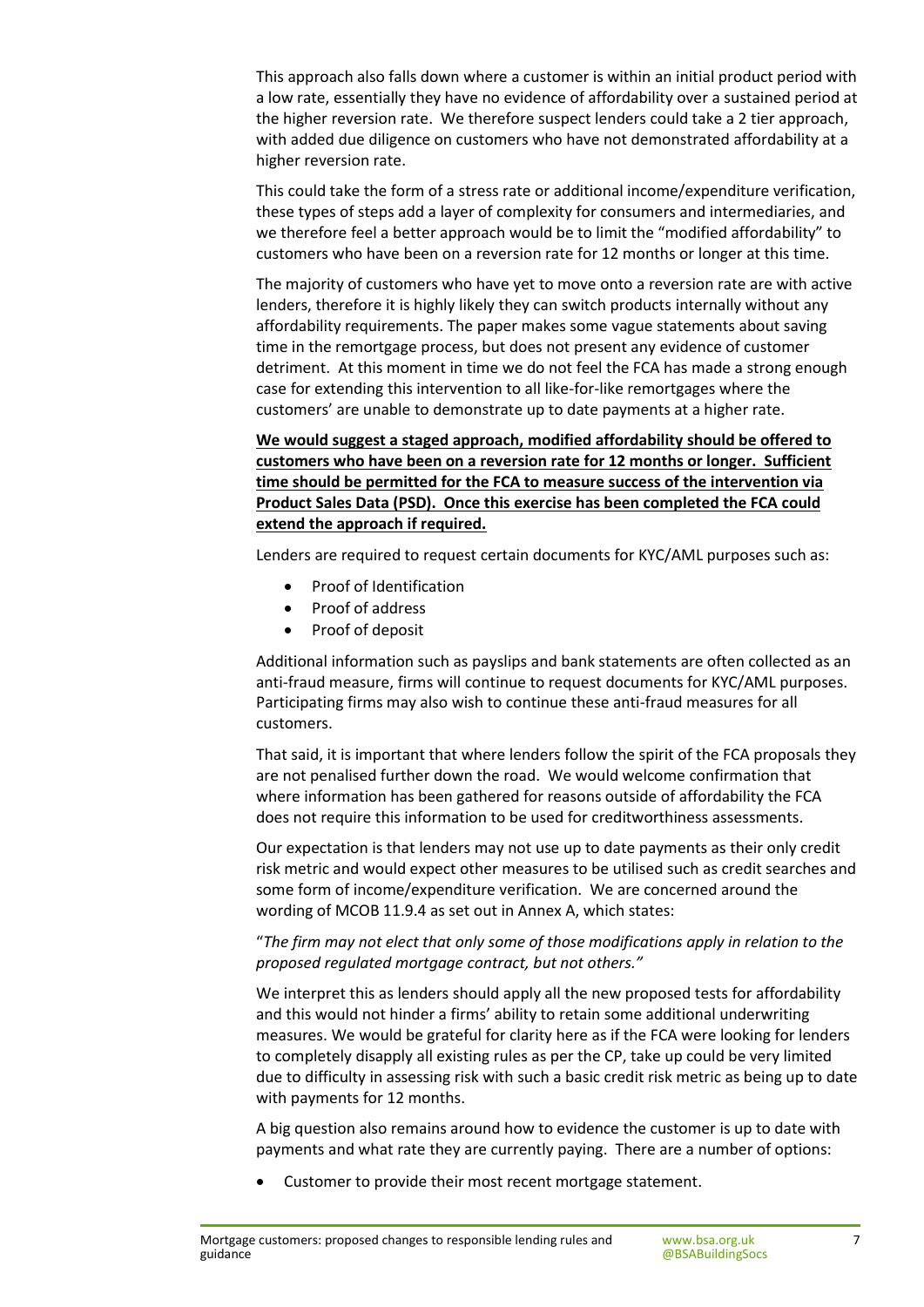- Credit Search.
- Outgoing lender to provide the required information (possible industry agreed template)

All of these suggestions are imperfect, we would be happy to work with the FCA and members to come up with the best solution.

#### **Q3: Do you agree with our approach to defining a "more affordable" mortgage, both where product or arrangement fees have been added to the mortgage and where they have not?**

No, we cannot see the case for 2 separate approaches for scenarios where fees are added or paid upfront as this adds unnecessary complexity. The FCA's suggested approach for a consumer who pays the product fee upfront assesses total cost over the initial product period in comparison to existing payments over the same period. This test could also be applied effectively where a consumer adds a fee to the loan.

Lenders are familiar with this approach as they currently use the total cost over the initial product term to decide between recommending a fee bearing or non-fee product as it looks at total cost it is the fairest approach for consumers.

The simplicity of this rule potentially misses a trick in helping interest only customers without adequate repayment strategies. The lending landscape has changed drastically in recent years, many lenders have extended their maximum ages. It may be possible for some of these customers to convert their mortgage to capital repayment by extending the term, this could mean higher payments but would offer a much better customer outcome. We believe there should be some flexibility in the rules for interest only customers changing to repayment, it should be left to firms to determine how much detail is required in assessing affordability for these customers.

Whilst the examples provided in Annex 1 are helpful they are very simple scenarios. Some mortgages may have more than one sub-account and the customer could have different interest rates and terms on these accounts, there may also be scenarios where the majority of the mortgage balance may have moved to a reversion rate but there is a small balance on a sub-account which remains in a product period and has an Early Repayment Charge (ERC) attached. A calculation of total cost over a product term which is then compared to existing circumstances could be utilised to define more affordable in this scenario, i.e. the ERC could be added to the calculation to ensure cost effectiveness.

The FCA's current proposal requires the new mortgage rate to be lower than each of the existing mortgage sub accounts, whilst this is the simplest approach it may disadvantage some customers as explained above. A blended interest rate which takes account of the balances on each sub-account would be the preferred approach, however this could add a level of complexity to the process. We are happy to work with members and the FCA to determine the best approach.

**Q4: What are your views on a definition of "more affordable" mortgage that refers to both the interest rate during any incentivised deal period and the new lender's existing reversion rate at the time?**

**We strongly disagree that the new lender's reversion rate should be used as a benchmark to assess suitability. We agree that all lenders utilising this approach should have a clear internal switching policy which makes the point about reversion rates irrelevant. If a customer has engaged with this new process it would be**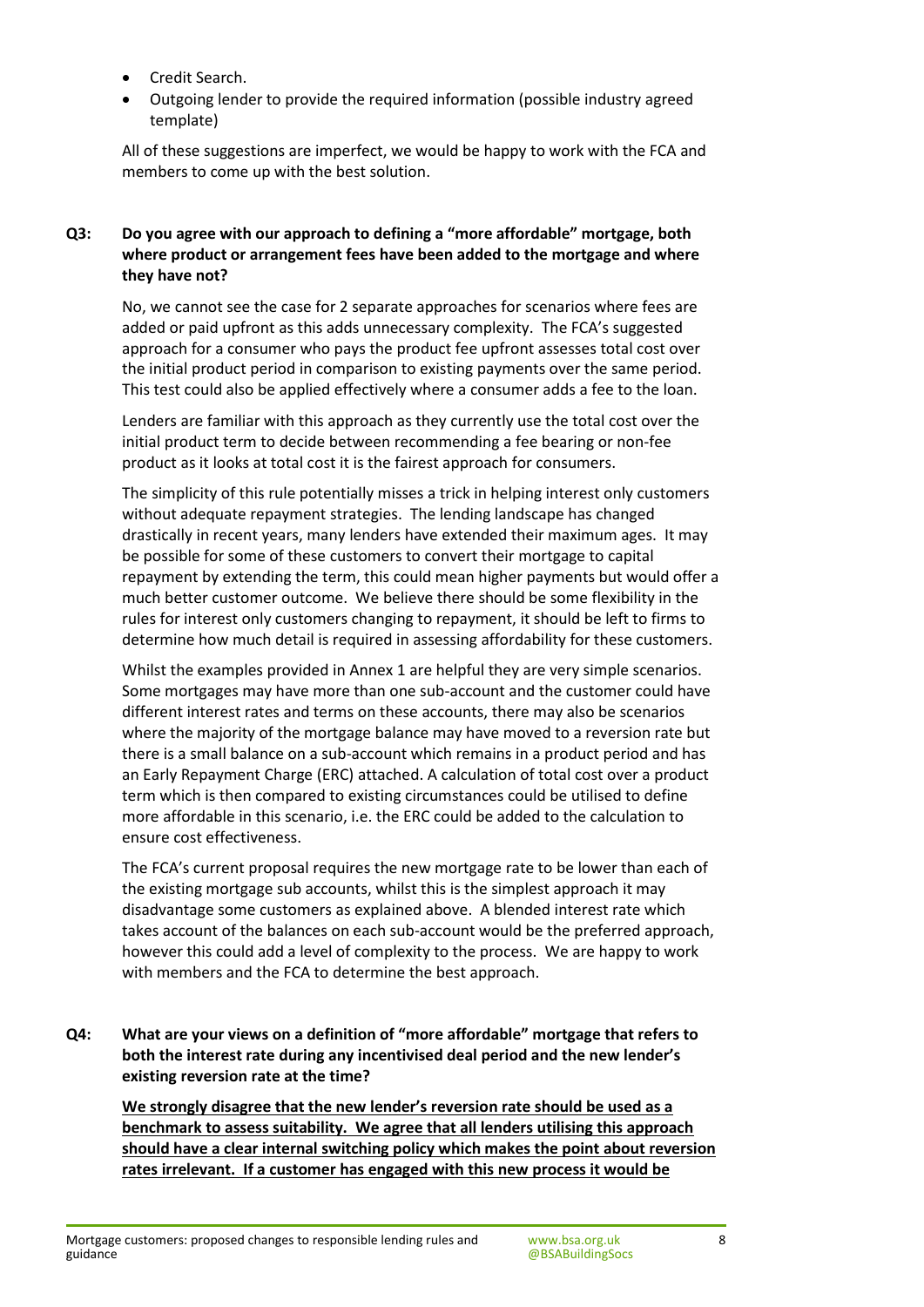#### **surprising for them to suddenly become disengaged and linger on a higher reversion rate when their initial product period ends.**

This approach would exclude our members who tend to have higher reversion rates due to the nature of funding models for building societies and would extend beyond the "small or specialist lenders" the FCA reference. This would limit customer choice as well as excluding lenders who would be best placed to help these customers due to their extensive experience in dealing with complex scenarios utilising strong manual underwriting.

This type of approach would doom this intervention to failure as it would essentially limit the option to larger lenders who generally have a much more conservative approach to lending and may feel these customers fall outside their risk appetite.

In recent times we have seen the increasing popularity of longer term fixed rate products, this indicates that customers can value longer term security over the lowest rate. If interest rates were to rise, customers may find that their ability to use the modified affordability approach could be limited across product ranges. This could lead to a bias towards the lowest rates rather than the most suitable product.

#### **Q5: Do you agree that we should allow lenders to extend the term of the mortgage when they undertake the modified assessment?**

Yes, we believe lenders should have the flexibility, if you consider a customer converting to capital repayment from interest only, a term extension may be beneficial as it could be in other situations of changes to circumstances. Lenders would only extend the term in suitable situations as described.

These proposals suggest disclosures relating to term extension and additional interest payments are provided no later than the mortgage offer document. We suggest this is too late in the process, it would be preferable for the customer to be given this information at the time of the mortgage advice or prior to submission of a mortgage application. It would be prudent that where a customer is looking at a term variation they complete their application through an advice service.

#### **Q6: Do you agree with our proposal to only allow lenders to use the modified affordability assessment if they have a policy allowing consumers to switch to a more affordable mortgage?**

Yes, this is an essential step in helping avoid the creation of more "mortgage prisoners" in the future.

#### **Q7: Do you agree that we should allow lenders that choose to use the modified affordability assessment to disapply our income and expenditure rules (MCOB 11.6.5R to 11.6.15G)?**

Yes, flexibility should be afforded to participating lenders who choose to utilise these changes. We expect some lenders will retain some additional credit risk measures such as a credit search and some form of income verification.

**Q8: Do you agree that we should require lenders to consider whether the consumer's income after retirement would be enough to enable them to meet their commitments under the contract?**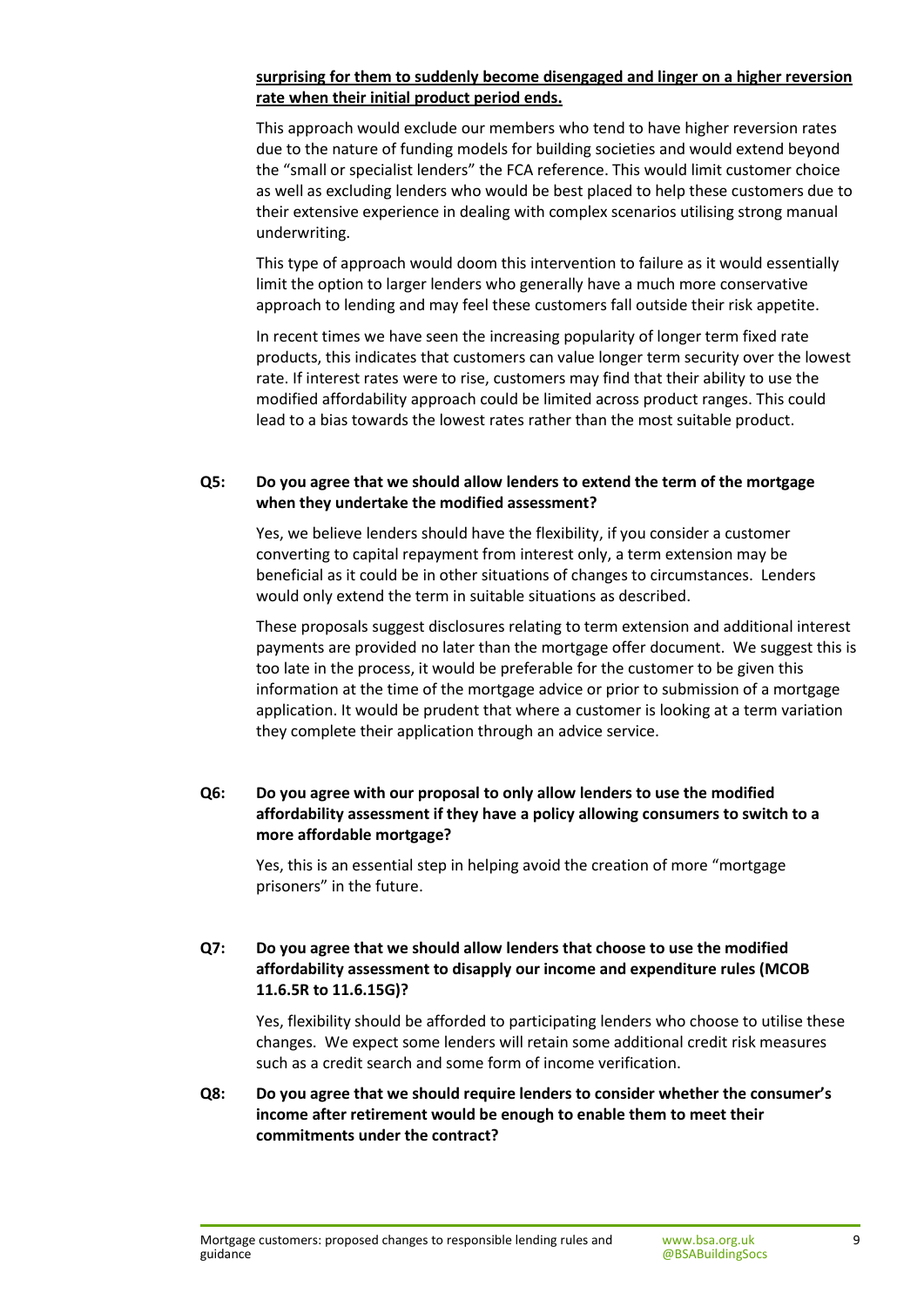Yes, this is important to maintain responsible lending we would also suggest extending this where it is apparent the customer will have a change of circumstances i.e. children, change of job etc... In these situations customers should be diverted to lenders traditional affordability assessment to ensure the suitability of the advice.

#### **Q9: Do you agree that we should allow lenders that choose to use the modified affordability assessment to disapply our interest rate stress test rules (MCOB 11.6.18R to 11.6.19G)?**

We agree that customers who have demonstrated payment on a higher reversion rate for 12 months and then move onto lower payments have essentially provided the new lender with a credit risk "buffer". As mentioned earlier this does not work for customers who have not demonstrated repayment at a higher level than their new rate.

The low interest rate era we currently live in could change in the future, lenders may want to hedge against this risk by applying some form of stress test or proportionate affordability assessment.

### **Q10: Do you agree that we should introduce guidance that, in considering future interest rate rises, lenders may wish to take into account the fact that the consumer is currently meeting payments at a higher rate than on the more affordable mortgage?**

Yes, clear guidance would help lenders who are considering this.

It would also be helpful if the FPC provide a clear statement outlining their approach to stress and the 4.5 LTI flow rates with respect to this consultation. Current guidance is obscure and buried within other documents, lenders would welcome this clear message when designing solutions.

### **Q11: Do you agree that we should allow lenders that choose to use the modified assessment to disapply MCOB 11.6.40G to 11.6.48R and MCOB 11.6.50R to 11.6.52G as long as the consumer is not trying to increase the proportion of the loan on an interest-only basis?**

We disagree with this approach and are surprised the FCA has suggested it, none of our members have expressed a desire to take on customers without a suitable repayment vehicle and put simply you are moving the problem from one lender to another.

There are many new solutions in the market; later life lending, retirement interest only and equity release, which could help. Customers without a repayment strategy should be encouraged to seek independent advice, services such as the Money and Pension Service could be utilised as a central information provider.

Much good work has been done and continues to be done to engage with interest only customers with the intention of finding the best solution for them. We feel this would be a backward step and is the wrong message for the regulator to be sending to the market.

### **Q12: Do you have views on whether the modified assessment should be available for home movers looking to switch to a new lender?**

As this would be a classed as a "new purchase" lenders would have to apply the required 3% stress rate to the reversion for any product that does not fix beyond 5 years, this would limit the number of customers who could be helped.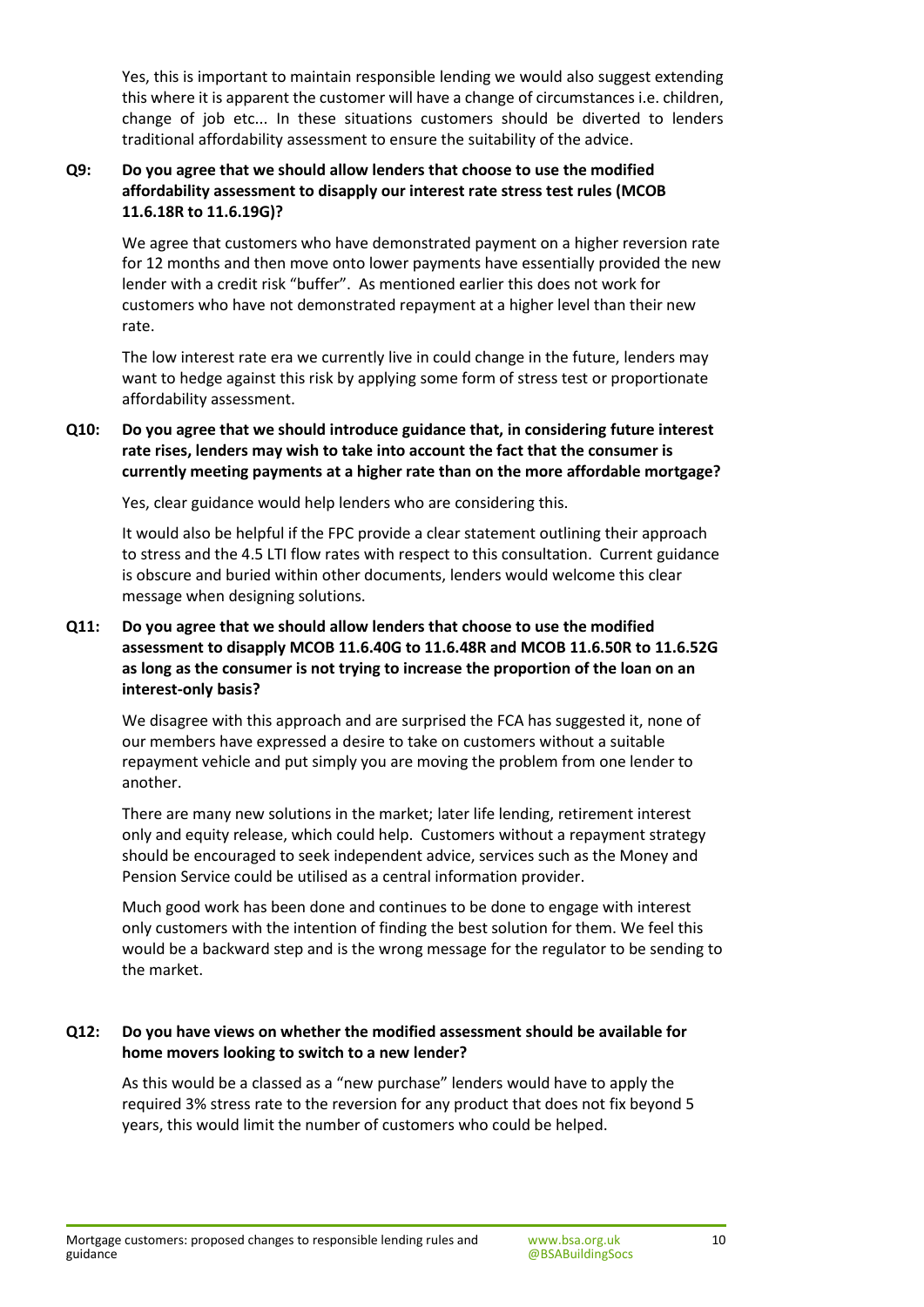Generally people who move property do so because of a change of circumstances, from a credit risk perspective lenders would want to understand the changes meaning a "light touch" approach is unlikely.

Many mortgage products allow "porting" and on like-for-like situations transitional rules would apply so again we are unsure to how many customers would benefit.

In view of the above we fail to see the case for extending the modified assessment to home-movers at this time.

#### **Q13: Do you agree that we should require inactive lenders and administrators acting for unregulated entities to contact their customers and make them aware that our rules mean they may be able to switch to a new mortgage product with a new lender?**

Yes, however a simple letter approach is likely to get a poor response, further engagement with consumer organisations will be required to get the message out to those affected.

There should also be a sensible phased approach rather than sending 500,000 letters at once. It is also important that there are sufficient products available in the market when these letters are sent. The customer journey has yet to be finalised and we will continue to work with the FCA to ensure a smooth journey for any customers. Our preferred approach would be for the customers to be directed to intermediaries who would then place the customer with a suitable lender, however some of our members would also offer customers the opportunity to transact directly with them, these options are important for consumer choice.

Clearly the FCA's estimates predict there will be many customers who will not be helped by this intervention. We all have a duty to manage expectation and we would ask the FCA to engage with government and consumer bodies to ensure false hope is not being created.

#### **Q14: Do you agree that administrators and inactive lenders should only contact customers that have a residential mortgage, that is not a lifetime mortgage, and who are up-to-date with payments and on a reversion rate?**

Yes, however as many as 500,000 customers may receive a letter, as mentioned early managing expectations is key and we certainly do not want to give consumers false hope, in order to effectively target customers who may be helped we suggest the following filters be applied by the administrators;

- Must be up to date with payments with no shortfall in the last 12 months.
- If Interest only without a repayment vehicle.
- No LTV higher than 95%
- No mortgage term of less than 5 years.
- Minimum balance of £25,000 (lenders may set this balance higher for commercial viability)

#### **Q15: Do you agree we should require lenders to give this disclosure?**

Yes, however our members would benefit from additional guidance on the below disclosure;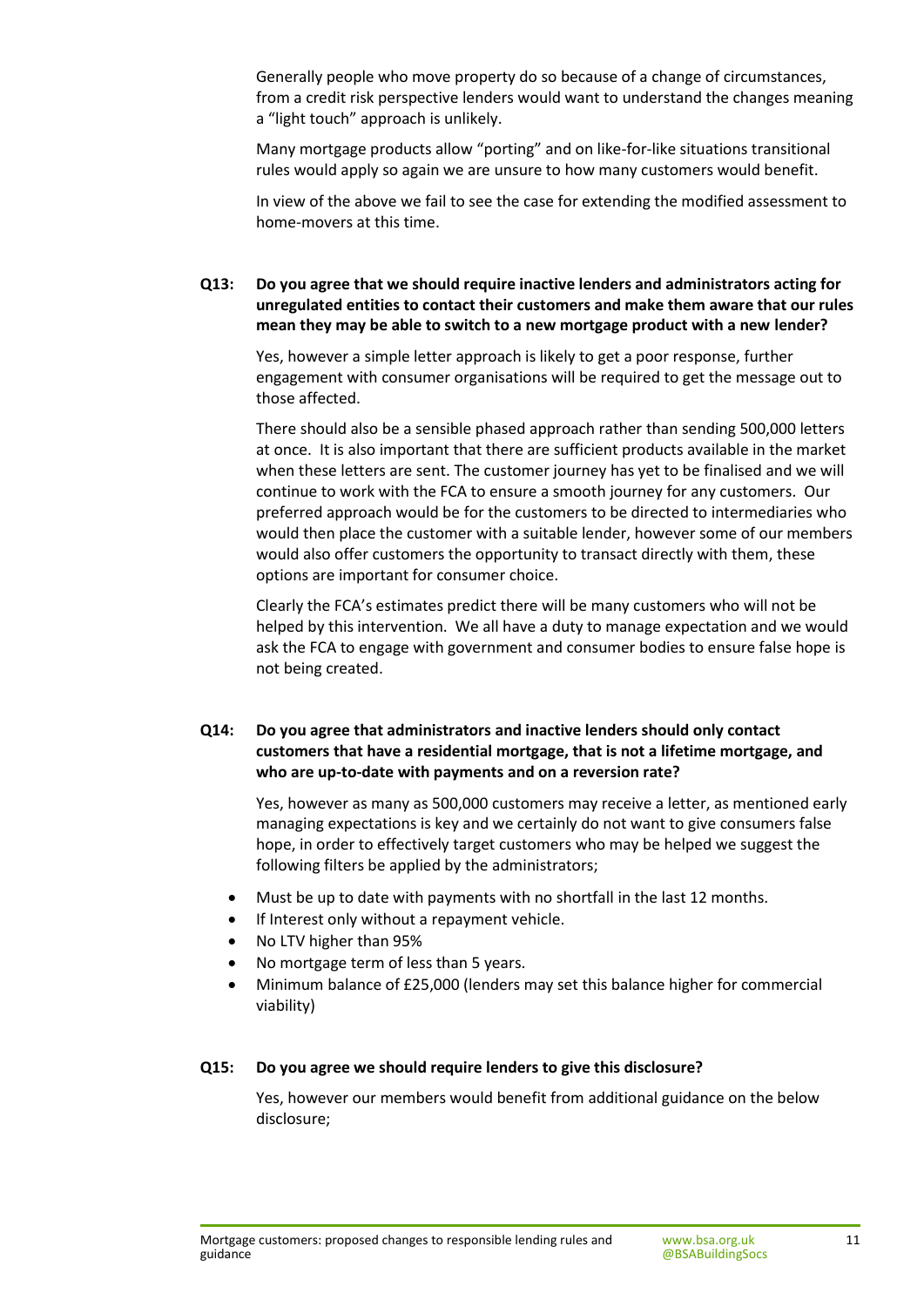"What steps the lender has taken to determine whether the new mortgage is more affordable than the existing mortgage, and how those steps differ from the lender's standard approach to assessing affordability."

There is a danger this could be interpreted as a "lesser" approach which could lead to unsuitable outcomes and challenge via the Financial Ombudsman Service (FOS) or CMCs. An example disclosure and further explanation would help provide clarity.

#### **Q16: Do you agree we should require lenders to report data on use of the modified affordability assessment?**

We appreciate that the FCA would need to track the numbers of customers benefitting from this approach. The FCA have recently consulted on changes to reporting requirements. We request conduct and reporting rules are issued at the same time with the same implementation period to do otherwise is to risk firms delaying implementation or withdrawing when final reporting rules are issued.

**Q17: Do you agree that we should amend SUP to state that, where lenders have sold a mortgage using the modified assessment, they are not required to report the affordability data required in PSD.**

Yes.

# Conclusion

- 26. We appreciate that the FCA has tried to keep the proposals as simple as possible and we agree over-complexity will not encourage these changes. As we have discussed there are a number of questions where there is no perfect answer so we feel it is time for the FCA to work directly with firms to overcome challenges and take this work forward via an implementation group which we are happy to support.
- 27. If you have any questions relating to this response please contact harinder.chohan@bsa.org.uk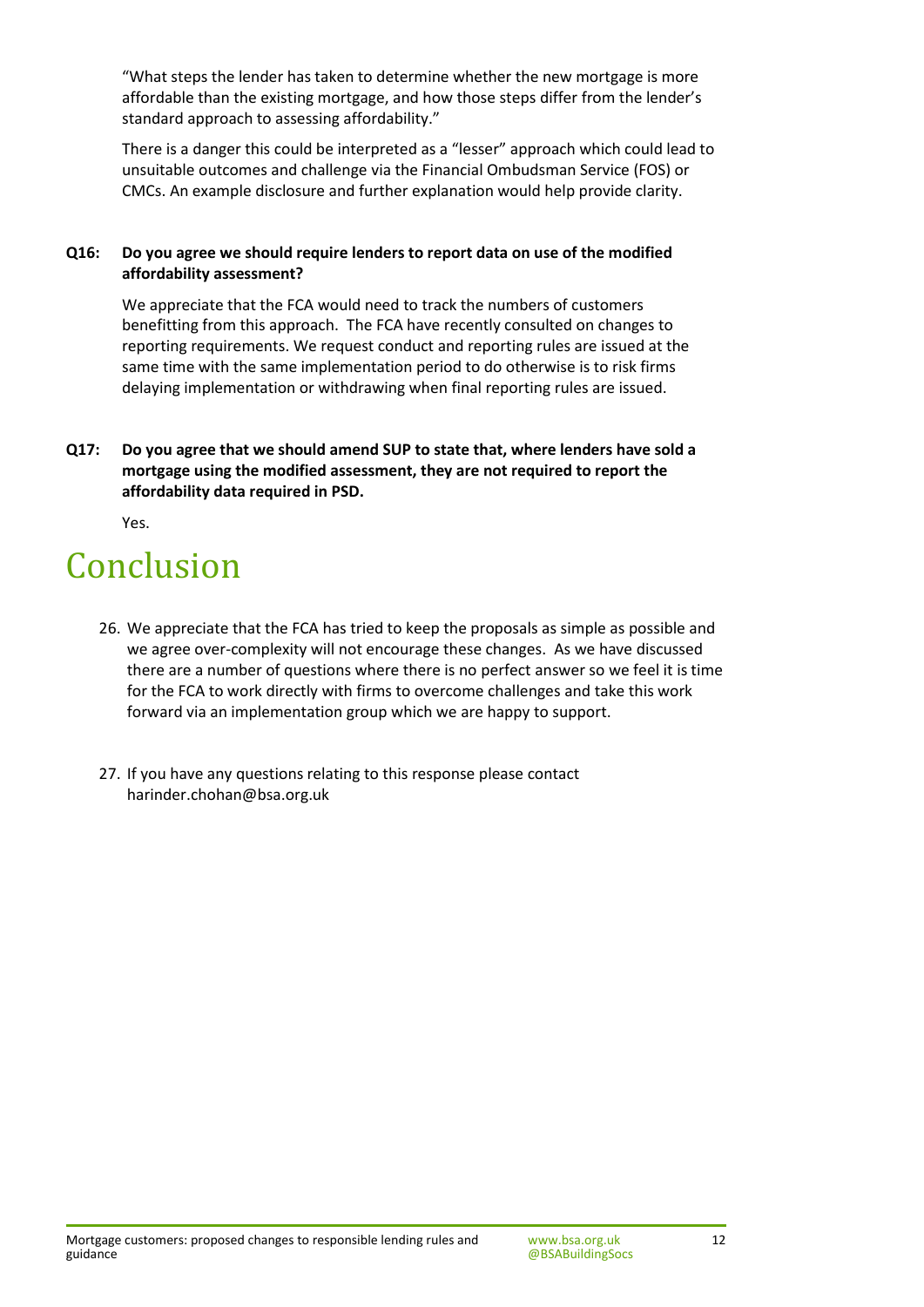#### Mortgage customers: proposed changes to responsible lending rules and guidance